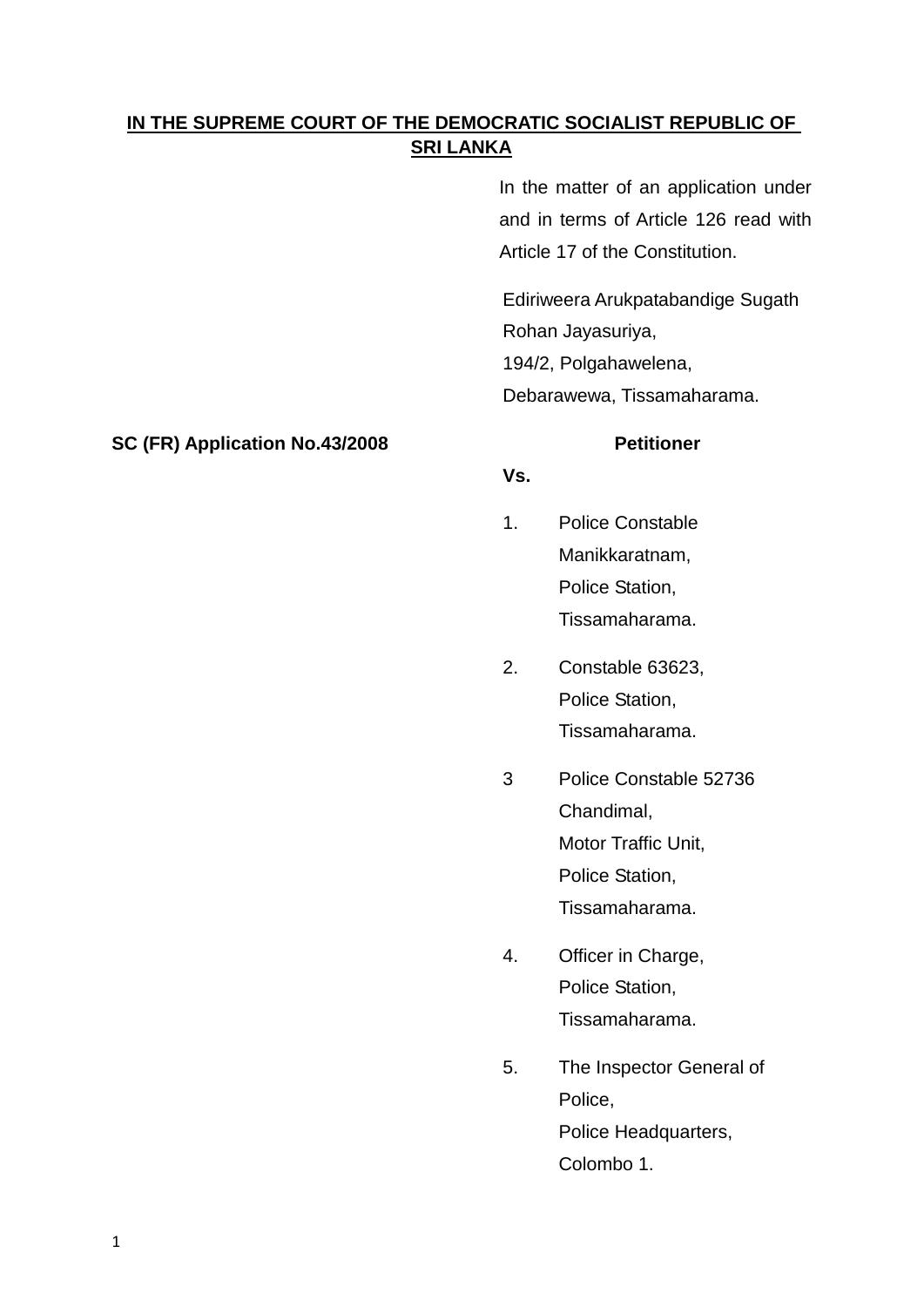6. Hon. Attorney General, Attorney General's Department, Colombo 12.

## **Respondents**

| <b>BEFORE</b>     | ÷ | TILAKAWARDANE, J.<br>MARSOOF, PC, J. &<br>SRIPAVAN, J.                                                                                        |
|-------------------|---|-----------------------------------------------------------------------------------------------------------------------------------------------|
| <b>COUNSEL</b>    | ÷ | Ms. Ermiza Tegal for the Petitioner.                                                                                                          |
|                   |   | Upul Kumarapperuma with Ms. Kaushalya Perera<br>instructed by K. Upendra Gunasekera for the 1 <sup>st</sup> - 3 <sup>rd</sup><br>Respondents. |
|                   |   | Ms. Lakmali Karunanayake, SSC, for the 6 <sup>th</sup> Respondent.                                                                            |
| ARGUED ON         | ÷ | 02.09.2013.                                                                                                                                   |
| <b>DECIDED ON</b> | ÷ | 18.11.2013.                                                                                                                                   |

## **Tilakawardane, J.**

The Petitioner instituted the Fundamental Rights application before this Court on 01. 02. 2008 seeking relief against the  $1^{st}$ ,  $2^{nd}$ ,  $3^{rd}$  and  $4^{th}$  Respondents and/or the State for the alleged infringement of his Fundamental Rights guaranteed by Articles 11, 12(1) and 13(1) of the Constitution. At the hearing, the Counsel for the Petitioner confined his arguments to Article 11 and Article 13 of the Constitution.

In the petition dated 01. 02. 2008, the Petitioner prays for a Declaration that the  $1<sup>st</sup>$ , 2<sup>nd</sup> and 3<sup>rd</sup> Respondents and/or the State have acted in violation of the Petitioner's Fundamental Rights guaranteed to him under Article 11 of the Constitution, constituting torture or cruel or degrading treatment when he was assaulted by the  $1<sup>st</sup>$ , 2<sup>nd</sup> Respondent, and the 3<sup>rd</sup> Respondent Police officers, who were attached to the Tissamaharama Police Station in the District of Hambantota.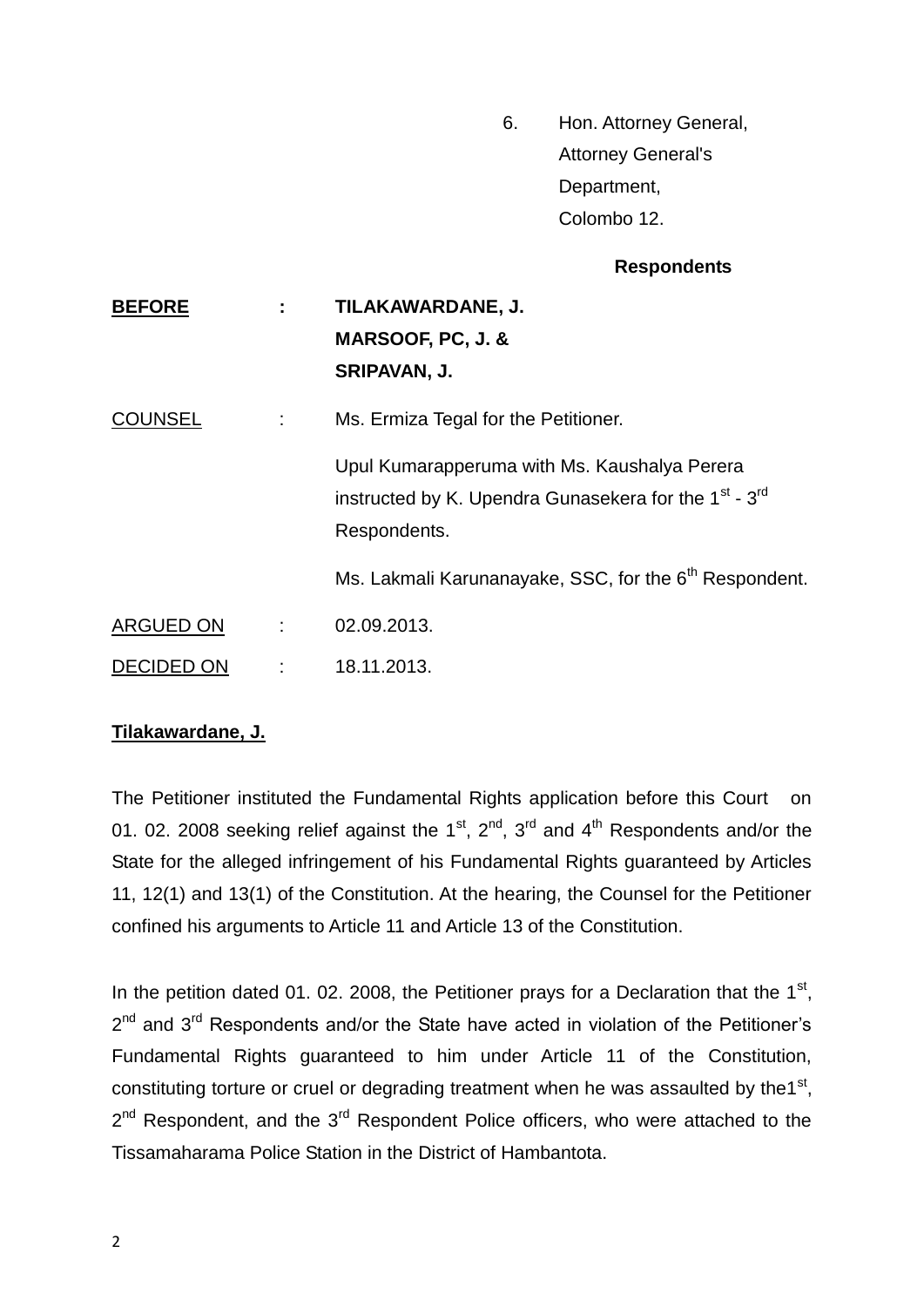Describing the incident further, the Petitioner alleged that on 29. 12.2007, he was accosted outside a boutique in the area and assaulted twice by the  $1<sup>st</sup>$  Respondent on the side of the head, the  $2<sup>nd</sup>$  Respondent is alleged to have dealt a blow to his head with his gun, while the  $3<sup>rd</sup>$  Respondent, who arrived at the scene in a police jeep after being summoned by the  $1<sup>st</sup>$  Respondent, allegedly assaulted the Petitioner subsequent to which he became unconscious.

The version of the Respondents on the other hand was that the incident took place at a Road Block near the Debarawewa junction and that the Petitioner was riding a motorcycle towards the town when the  $1<sup>st</sup>$  and  $2<sup>nd</sup>$  Respondents signalled him to stop. The Petitioner at the time was drunk and had fallen off the bike, and when being questioned he attempted to escape, had fallen off the bike twice and injured himself before he was apprehended. When searched the 1<sup>st</sup> Respondent discovered two packets of heroin inside the wallet of the Petitioner. He had been taken into custody as he was drunk and in possession of heroin.

In ascertaining whether this behaviour is in contravention of Article 11, this Court has followed the following judgements that indicate the degree of proof necessary. In **Channa Peris and Other vs. Attorney General and Others (1994)** *(1 SLR 01),* **Amerasinghe J** held that in considering whether Article 11 has been violated, three general observations apply:

- I. "The acts or conduct complained of must be qualitatively of a kind that a Court may take cognizance of. Where it is not so, the Court will not declare that Article 11 has been violated.
- II. Torture, cruel, inhuman or degrading treatment or punishment may take many forms, psychological and physical.
- *III.* Having regard to the nature and gravity of the issue, *a high degree of certainty is required before the balance of probability might be said to tilt in favour of a petitioner endeavouring to discharge his burden of proving that he was subjected to torture or to cruel, inhuman or degrading treatment."*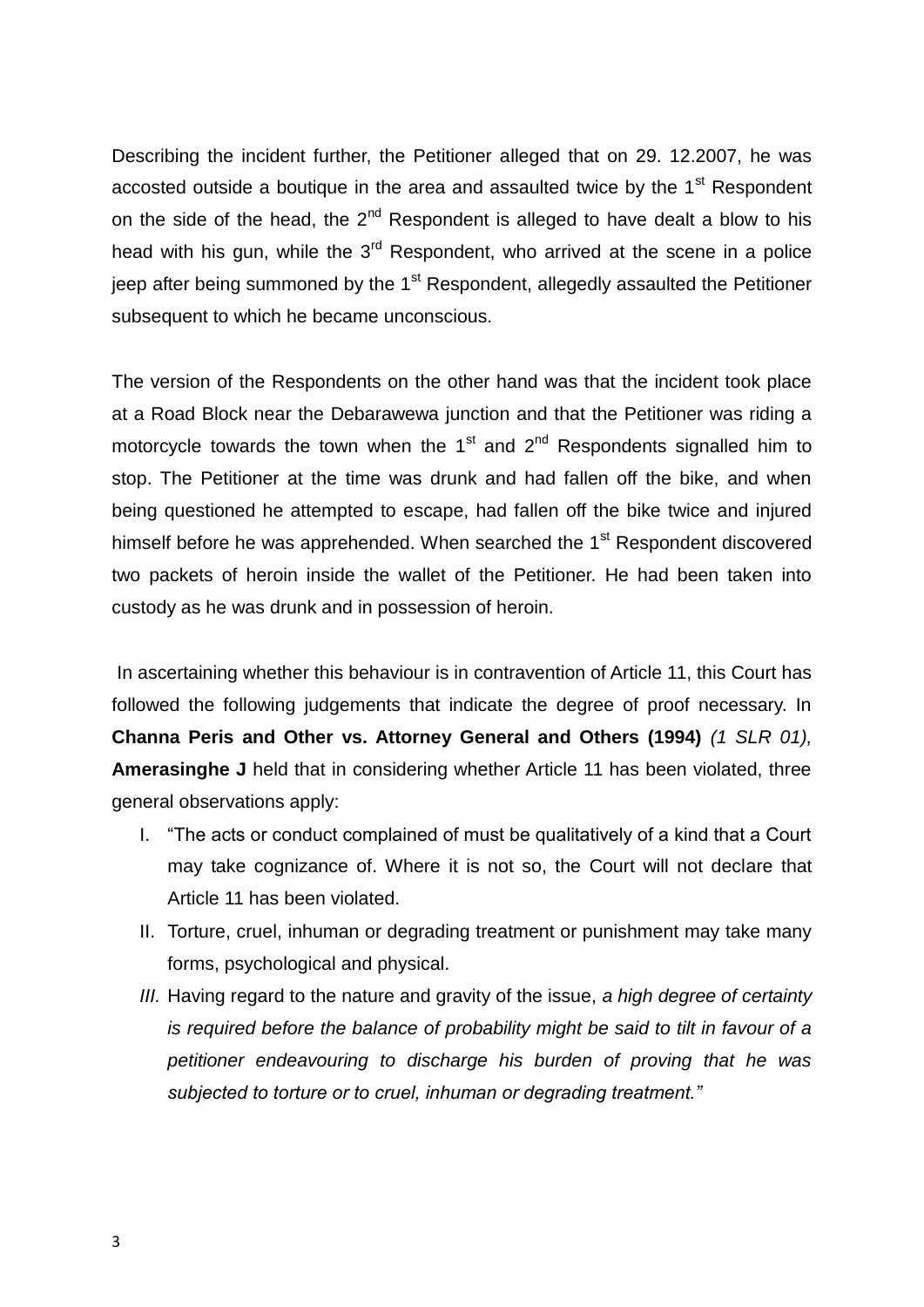The necessity for such a high degree of proof is re-affirmed in **Nadasena vs. Chandradasa Officer in Charge Police Station Hiniduma and Others (2006)** *(1 SLR 207)* where it was held that:

"*…it would be necessary for the Petitioner to prove his petition by way of medical evidence and/or by way of affidavits and for such purpose, it would be essential for the Petitioner to bring forward such documents with a high degree of certainty for the purpose of discharging his burden."*

In evaluating the evidence on this matter the court is mindful of the need for concise, cogent and strong evidence that is required to prove a case such as this. Where two versions are presented the Court notes the importance of the Petitioner"s complaint of torture being corroborated by medical evidence, **Namasivayam v Gunawardena (1989)** *(1 S.L.R. 394)*; in order for the Court to accept it.

The Medico-Legal Examination Report [Form No. 643/07] obtained from the Main Hospital in Tissamaharama (marked "IR 7"), where the Petitioner was initially examined when taken by the Police, records that at the time of examination, the Petitioner was drunk, his breath was smelling of alcohol and he had suffered a nongrievous injury to the right side of the head . The same Medico-Legal Examination Form and the consequent Medico-Legal Report, also issued at the time the Petitioner was examined initially, both record a statement from the Petitioner where he admitted to having received the injury as a result of an accident when he fell off his bike due to his drunken state. It is noteworthy that this was recorded almost immediately after he was taken into custody, and this version recorded by the Medical Officer contemporaneously corroborates the version of the Police Officers.

Contrary to his statement to the Medical Officer at the time contained in the Medico-Legal Report issued initially, the Petitioner after a week or so, when he was examined by another Medical Officer attached to the Hambantota Hospital, almost 8 days after the alleged incident, recorded in the Medico-Legal Report of 08.01.2008 that the injuries were sustained due to an assault by the  $1<sup>st</sup>$ ,  $2<sup>nd</sup>$  and  $3<sup>rd</sup>$ Respondents, though details mentioned in the affidavit of the Petitioner have not been recorded.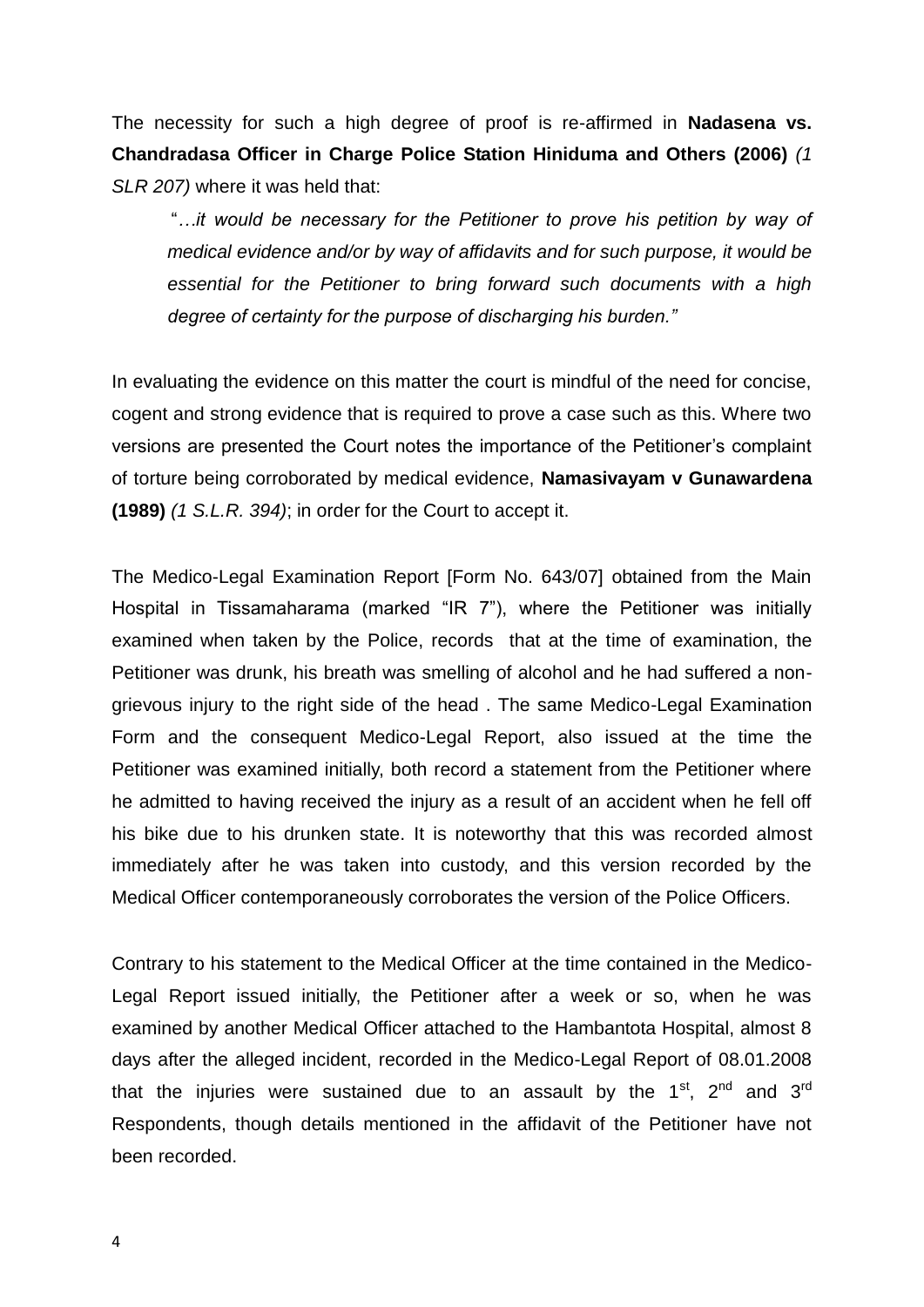This Report also clearly indicates that the Petitioner complained of reduced hearing and vision in the left ear and left eye respectively. These ailments do not coincide with the evidence submitted with the petition marked "P4a" and "P4b" which indicate clearly that the non-grievous injury was sustained on the right side of the head. Furthermore, upon conducting several tests, the JMO concluded that sight and vision were normal indicating a possible fabrication (as was suggested by the Counsel for the Respondents) of ailments in order to support his contention of alleged torture and/or cruel degrading treatment. The counsel for the Respondents contended that such a false allegation had been made in order to compromise the charges filed against the petitioner for being in possession of heroin.

In ascertaining whether the injuries sustained were caused due to an assault or due to a fall, this Court takes into account the initial Medico-Legal Reports where the Petitioner was recorded to have suffered from upper lip and scalp lacerations, small injuries on the forehead as well as small scratches on his arms and legs, while these injuries, in particular the lacerations and scratches, are more likely to have been caused by a fall. Furthermore, this account of injuries sustained is corroborated by the In Entry marked "IR 8" recorded by the Police where the injury to the right side of head, lacerations on forehead and scratches on arms and legs were documented. In this context it is important to note that the state of the bike, as stated in the information book extract marked "IR 8" contemporaneously records that the bike has dent marks on the body, a dent near the oil tank as well as a misplaced side mirror and shattered signal lights, which are more indicative of the fact that the Petitioner is likely to have fallen, with the bike, to the ground.

This Court has carefully perused the differing versions of the Petitioner"s accounts of how the narrative unfolded and noted discrepancies with regard to the events stated in the Petition and his admissions made in the Medico-Legal Report in Tissamaharama as inconsistent with the Medico-Legal Report issued by the Hambantota Base Hospital. The resolution of this issue before the Court is, therefore, dependent upon the truth in the allegations made by the Petitioner which have been denied by the Respondents. This Court refers to the case of **Soogrim v**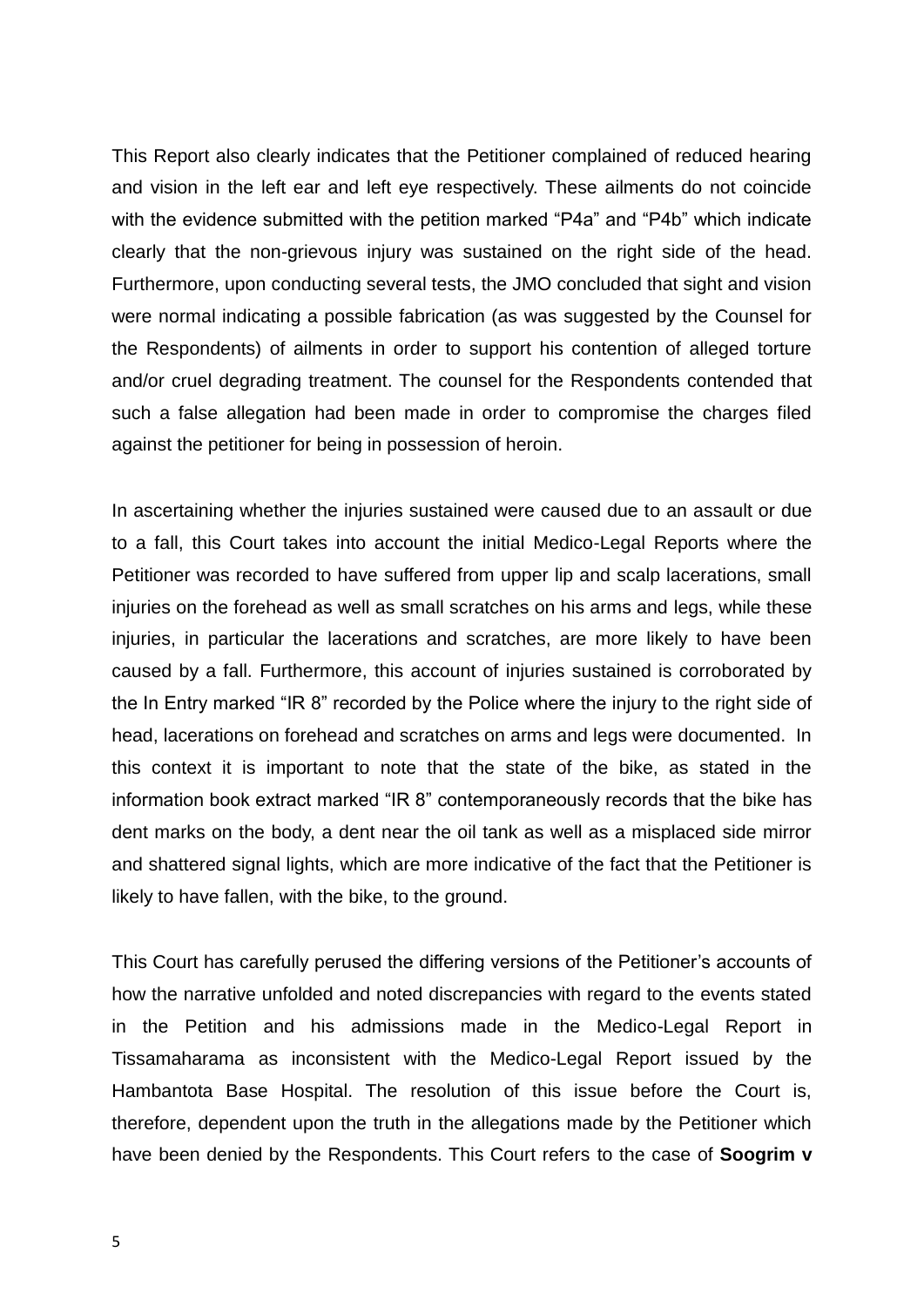**Trinidad and Tobago (1993)** *(Communication No. 362/1989)*, where the United Nations Human Rights Committee accepted an allegation of ill-treatment in the form of a beating but rejected a series of other similar allegations on the ground that there was insufficient evidence. The Committee held that, in this instance, it was a case of the complainant"s word against that of the detaining authorities and the burden which lay on the complainant has not been discharged. The Court feels that this high burden is warranted as confirmed by the case of **G. Jeganathan v Attorney General (1982)** *(1 SLR 294)* where it was held that if public officers are accused of violating the provisions of Article 11, the allegations must be "strictly proved" for, if they are so proven, they will carry 'serious consequences' for such officers.

The Court notes the difficulties in proving the allegations of torture or ill-treatment as laid out by Sharvananda J in **Velmurugu v A.G. (1981)** *(1 SLR 406).* However, it is imperative that these difficulties are measured against the medical evidence that has been submitted. In this regard, this Court makes reference to the case of **Channa Peris and Other vs. Attorney General and Others (1994)** *(1 SLR 01)* where although the Supreme Court was conscious of the difficulties in the proof of allegations of torture it was held that the treatment meted out did not amount to inhuman or degrading treatment and the lack of medical corroborating evidence was cited as grounds for so deciding.

Therefore, this Court finds that in the absence of conclusive medical evidence that indicate an infliction of torture, or cruel, inhuman or degrading treatment or punishment due to the injuries sustained being, most likely, caused by a fall rather than an assault [which is consistent with the medical evidence that indicate minor lacerations and a non-grievous injury], a declaration of the violation of Article 11 of the Constitution cannot be warranted as the fact of torture or any other form of treatment falling within Article 11 cannot be conclusively and strictly proven and the burden on the Petitioner has not been sufficiently discharged.

This Court's decision in declining to make a declaration of the violation of Article 11 due to insufficient medical [and other] evidence is consistent with domestic cases such as **Kapugeekiyana v Hettiarachchi (1984)** *(2 SLR 153)* and international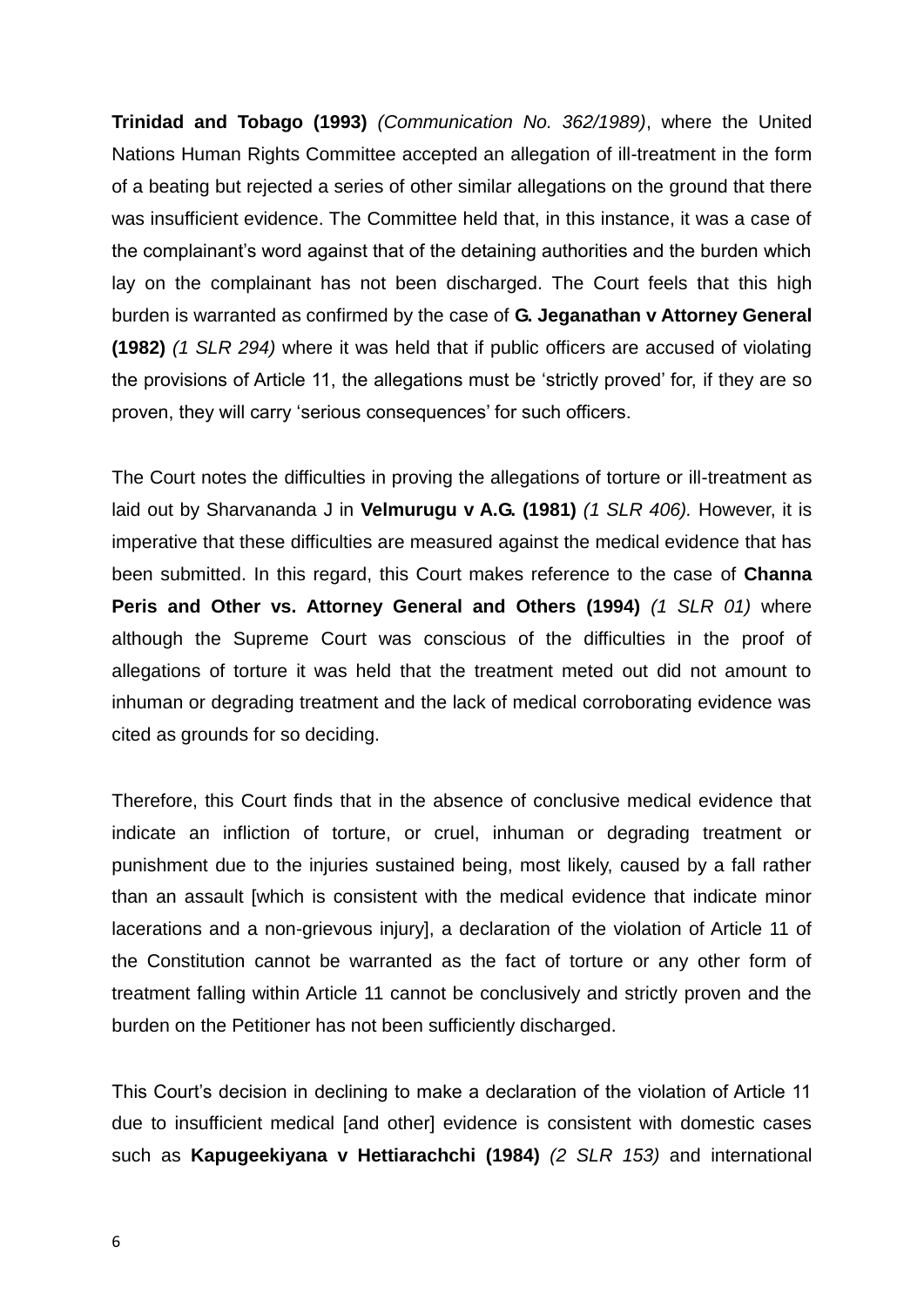cases including **Grant v Jamaica (1994)** *(Communication No. 353/1988)* where the United Nations Human Rights Committee rejected the allegation of ill-treatment in the absence of supporting medical evidence, **Fillastre (On Behalf of Fillastre and Bizouarn) v Bolivia (1991)** *(Communication No. 336/1988)* and as well as **Soogrim v Trinidad and Tobago (1993)** *(Communication No. 362/1989)* mentioned above.

Furthermore, in **Tomasi v France (1992)** *(15 EHRR 1),* the Applicant claimed that he had been subjected to inhuman treatment while in Police custody and this alleged assault was corroborated by medical evidence leading to a declaration by the Court that the Applicant"s rights had been violated. The Court also feels that the police has discharged the burden placed upon them to satisfactorily explain how the injuries were caused while the Petitioner was in their custody with supporting documents wherever necessary.

The next issue that requires the consideration of this Court is, whether there was a violation of the Fundamental Right guaranteed to the Petitioner by Article 13 of the Constitution. *Article 13 (1) reads as follows:*

*"No person shall be arrested except according to procedure established by law. Any person arrested shall be informed of the reason for his arrest."*

The manner in which the arrest of a suspect can be made is indicated in the *Code of Criminal Procedure Act No. 15 of 1979* wherein **Section 32(1) (a)** and **32(1) (b)** reads that

*Any peace officer may without an order from a Magistrate and without a warrant arrest-*

- *a) any person who in his presence commits any breach of the peace;*
- *b) any person who has been concerned in any cognizable offence or against whom a reasonable complaint has been made or credible information has been received or a reasonable suspicion exists of his having been so concerned;*

Thus, this Court notes that **Section 32(1) (b)** has been adhered to as the Petitioner had been driving under the influence of alcohol, as confirmed by the Medico-Legal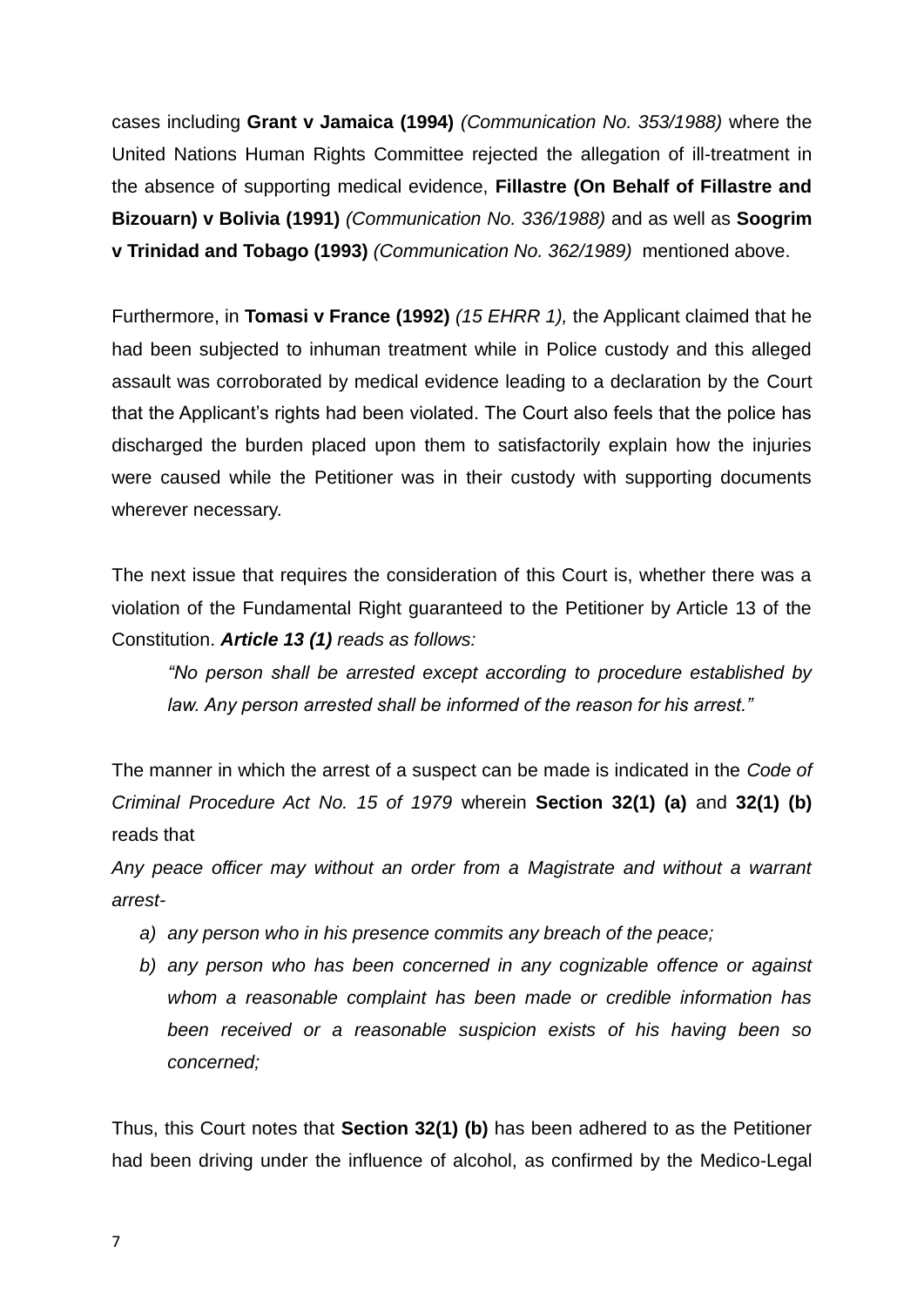Report of Tissamaharama marked "1R 7", and was in possession of two packets of heroin thereby constituting *credible information being received* by the 1<sup>st</sup> and 2<sup>nd</sup> Respondent of the genuine commission of a cognizable offence.

In ascertaining, thus, whether the Petitioner was arrested in contravention to the above procedure of law, this Court makes reference to the Affidavits submitted by the 1<sup>st</sup> and 2<sup>nd</sup> Respondents as well as the Arrest Note marked "IR 6" which indicate that the Petitioner was informed that he was being arrested for the possession of heroin.

The Petitioner has disputed this assertion and also claimed that he was not in possession of heroin at the time of arrest but that it was produced with him before the Learned Magistrate as fabricated evidence. The Counsel for the Petitioner has further attempted to substantiate this claim by providing to this Court the Case Record bearing No. 85945 pending against the Petitioner in the Magistrate's Court of Tissamaharama for possession of two packets of heroine, where the Petitioner was discharged in accordance with Section 188 of the Code of Criminal Procedure. However, this Court notes that a discharge does not amount to an acquittal as such an acquittal will only take place provided the discharge is consistent with *Section 188(3)* which reads:

"*If the order of discharge referred to in subsection (2) has been made for the second time in respect of the same offence, such order of discharge shall amount to an acquittal."*

In light of the Petitioner not being acquitted but only discharged, as well as the statement made, signed and dated by him in the presence of the Police where he admits that he was in possession of two packets of heroin he had purchased them for a friend, the reliability of the Petitioner's claim is in doubt.

Therefore, the Court sees sufficient cause to rely on the strength of the evidence provided by the 1<sup>st</sup> and 2<sup>nd</sup> Respondent i.e. the Arrest Note marked "IR 6" that clearly indicate the reasons for Arrest dated 29.12.2007 at 23.00 and determine that the 1 $^{\rm st}$ and 2<sup>nd</sup> Respondent have adhered to an established procedure of law and have informed the Petitioner the reasons for arrest at the time of arrest.